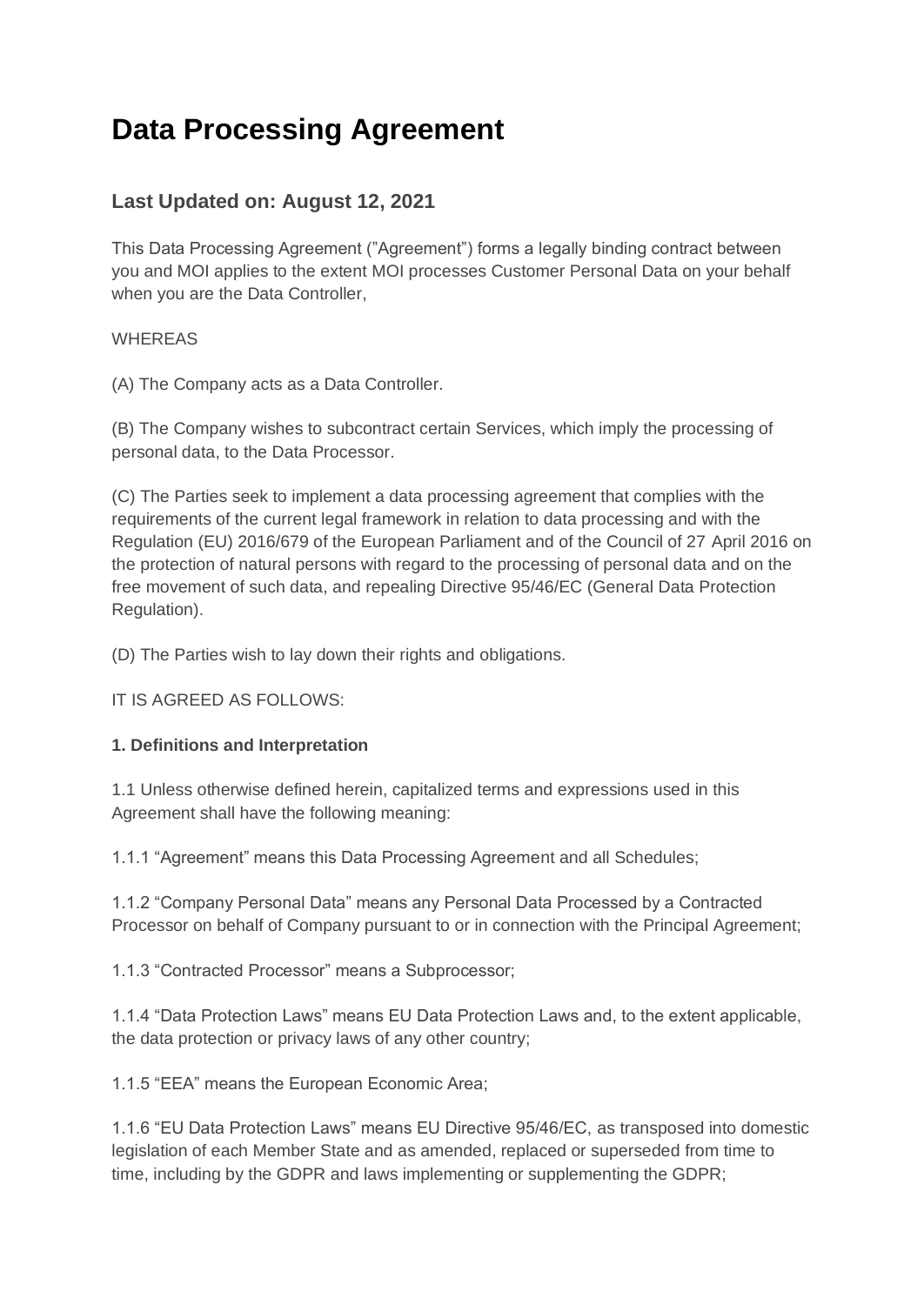1.1.7 "GDPR" means EU General Data Protection Regulation 2016/679;

1.1.8 "Data Transfer" means:

1.1.8.1 a transfer of Company Personal Data from the Company to a Contracted Processor; or

1.1.8.2 an onward transfer of Company Personal Data from a Contracted Processor to a Subcontracted Processor, or between two establishments of a Contracted Processor, in each case, where such transfer would be prohibited by Data Protection Laws (or by the terms of data transfer agreements put in place to address the data transfer restrictions of Data Protection Laws);

1.1.9 "Services" means the online education or e-learning services the Company provides.

1.1.10 "Subprocessor" means any person appointed by or on behalf of Processor to process Personal Data on behalf of the Company in connection with the Agreement.

1.2 The terms, "Commission", "Controller", "Data Subject", "Member State", "Personal Data", "Personal Data Breach", "Processing" and "Supervisory Authority" shall have the same meaning as in the GDPR, and their cognate terms shall be construed accordingly.

#### **2. Processing of Company Personal Data**

2.1 Processor shall:

2.1.1 comply with all applicable Data Protection Laws in the Processing of Company Personal Data; and

2.1.2 not Process Company Personal Data other than on the relevant Company's documented instructions.

2.2 The Company instructs Processor to process Company Personal Data.

### **3. Processor Personnel**

Processor shall take reasonable steps to ensure the reliability of any employee, agent or contractor of any Contracted Processor who may have access to the Company Personal Data, ensuring in each case that access is strictly limited to those individuals who need to know / access the relevant Company Personal Data, as strictly necessary for the purposes of the Principal Agreement, and to comply with Applicable Laws in the context of that individual's duties to the Contracted Processor, ensuring that all such individuals are subject to confidentiality undertakings or professional or statutory obligations of confidentiality.

### **4. Security**

4.1 Taking into account the state of the art, the costs of implementation and the nature, scope, context and purposes of Processing as well as the risk of varying likelihood and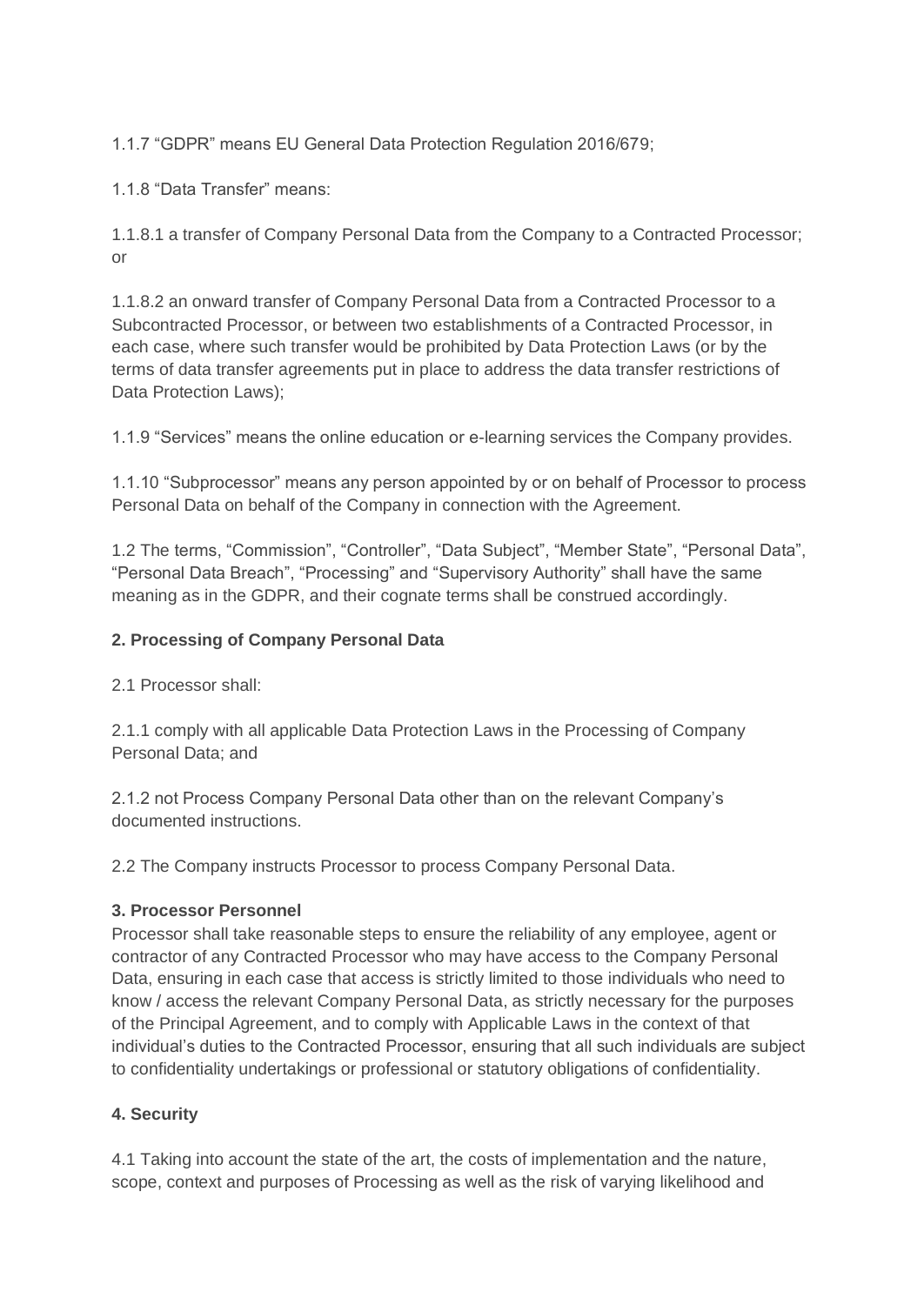severity for the rights and freedoms of natural persons, Processor shall in relation to the Company Personal Data implement appropriate technical and organizational measures to ensure a level of security appropriate to that risk, including, as appropriate, the measures referred to in Article 32(1) of the GDPR.

4.2 In assessing the appropriate level of security, Processor shall take account in particular of the risks that are presented by Processing, in particular from a Personal Data Breach.

#### **5. Subprocessing**

5.1 Processor shall not appoint (or disclose any Company Personal Data to) any Subprocessor unless required or authorized by the Company.

### **6. Data Subject Rights**

6.1 Taking into account the nature of the Processing, Processor shall assist the Company by implementing appropriate technical and organisational measures, insofar as this is possible, for the fulfilment of the Company obligations, as reasonably understood by Company, to respond to requests to exercise Data Subject rights under the Data Protection Laws.

6.2 Processor shall:

6.2.1 promptly notify Company if it receives a request from a Data Subject under any Data Protection Law in respect of Company Personal Data; and

6.2.2 ensure that it does not respond to that request except on the documented instructions of Company or as required by Applicable Laws to which the Processor is subject, in which case Processor shall to the extent permitted by Applicable Laws inform Company of that legal requirement before the Contracted Processor responds to the request.

### **7. Personal Data Breach**

7.1 Processor shall notify Company without undue delay upon Processor becoming aware of a Personal Data Breach affecting Company Personal Data, providing Company with sufficient information to allow the Company to meet any obligations to report or inform Data Subjects of the Personal Data Breach under the Data Protection Laws.

7.2 Processor shall cooperate with the Company and take reasonable commercial steps as are directed by Company to assist in the investigation, mitigation and remediation of each such Personal Data Breach.

**8. Data Protection Impact Assessment and Prior Consultation Processor shall provide reasonable assistance to the Company with any data protection impact assessments, and prior consultations with Supervising Authorities or other competent data privacy authorities, which Company reasonably considers to be required by article 35 or 36 of the GDPR or equivalent provisions of any other Data Protection Law, in each case solely in relation to Processing of Company Personal Data by, and taking into account the nature of the Processing and information available to, the Contracted Processors.**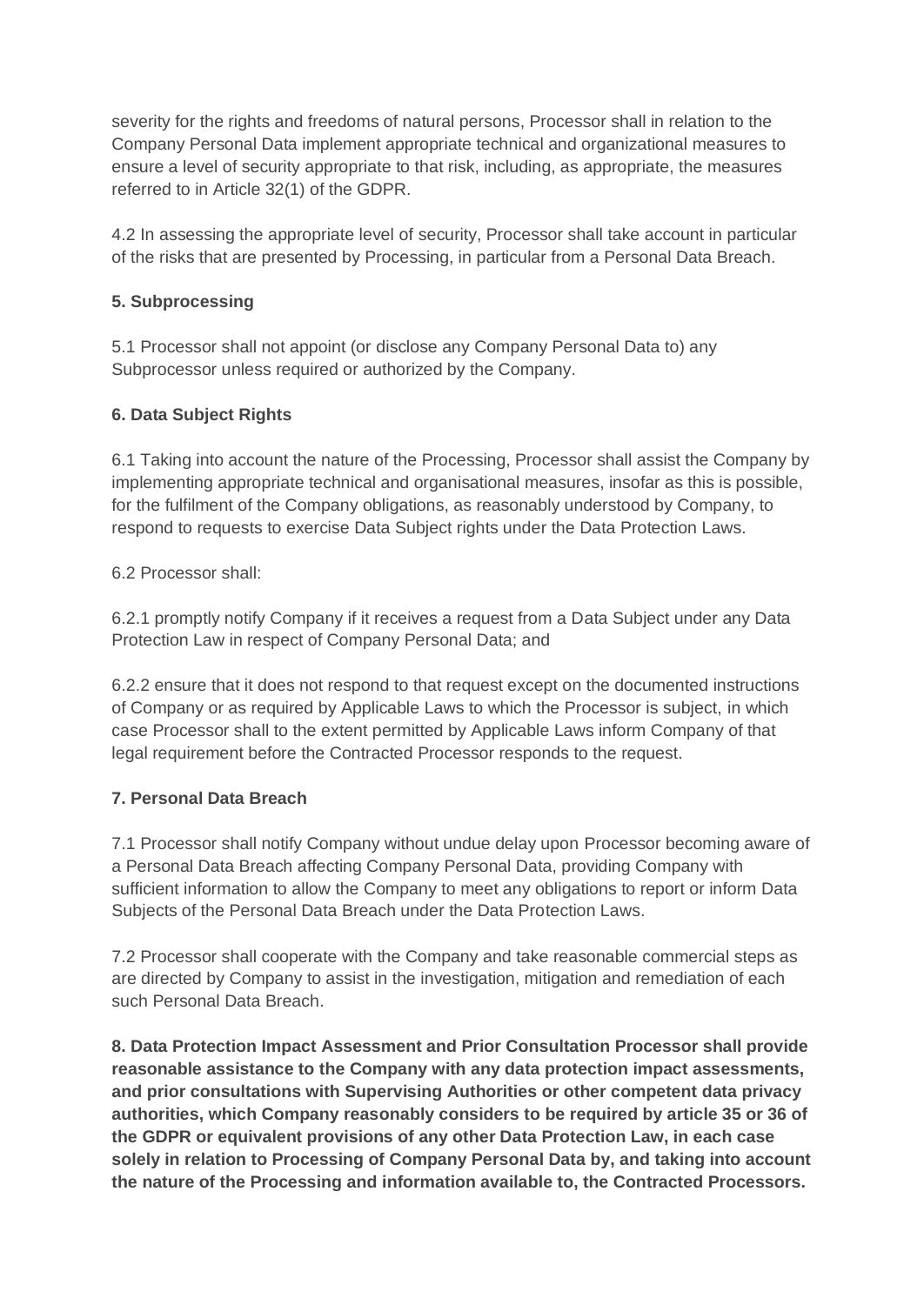## **9. Deletion or return of Company Personal Data**

9.1 Subject to this section 9 Processor shall promptly and in any event within

10 business days of the date of cessation of any Services involving the Processing of Company Personal Data (the "Cessation Date"), delete and procure the deletion of all copies of those Company Personal Data.

### **10. Audit rights**

10.1 Subject to this section 10, Processor shall make available to the Company on request all information necessary to demonstrate compliance with this Agreement, and shall allow for and contribute to audits, including inspections, by the Company or an auditor mandated by the Company in relation to the Processing of the Company Personal Data by the Contracted Processors.

10.2 Information and audit rights of the Company only arise under section 10.1 to the extent that the Agreement does not otherwise give them information and audit rights meeting the relevant requirements of Data Protection Law.

### **11. Data Transfer**

11.1 The Processor may not transfer or authorize the transfer of Data to countries outside the EU and/or the European Economic Area (EEA) without the prior written consent of the Company. If personal data processed under this Agreement is transferred from a country within the European Economic Area to a country outside the European Economic Area, the Parties shall ensure that the personal data are adequately protected. To achieve this, the Parties shall, unless agreed otherwise, rely on EU approved standard contractual clauses for the transfer of personal data.

### **12. General Terms**

12.1 Confidentiality. Each Party must keep this Agreement and information it receives about the other Party and its business in connection with this Agreement ("Confidential Information") confidential and must not use or disclose that Confidential Information without the prior written consent of the other Party except to the extent that:

- (a) disclosure is required by law;
- (b) the relevant information is already in the public domain.

12.2 Notices. All notices and communications given under this Agreement must be in writing and will be delivered personally, sent by post or sent by email to the address or email address set out in the heading of this Agreement at such other address as notified from time to time by the Parties changing address.

### **13. Governing Law and Jurisdiction**

13.1 This Agreement is governed by the laws of the United States.